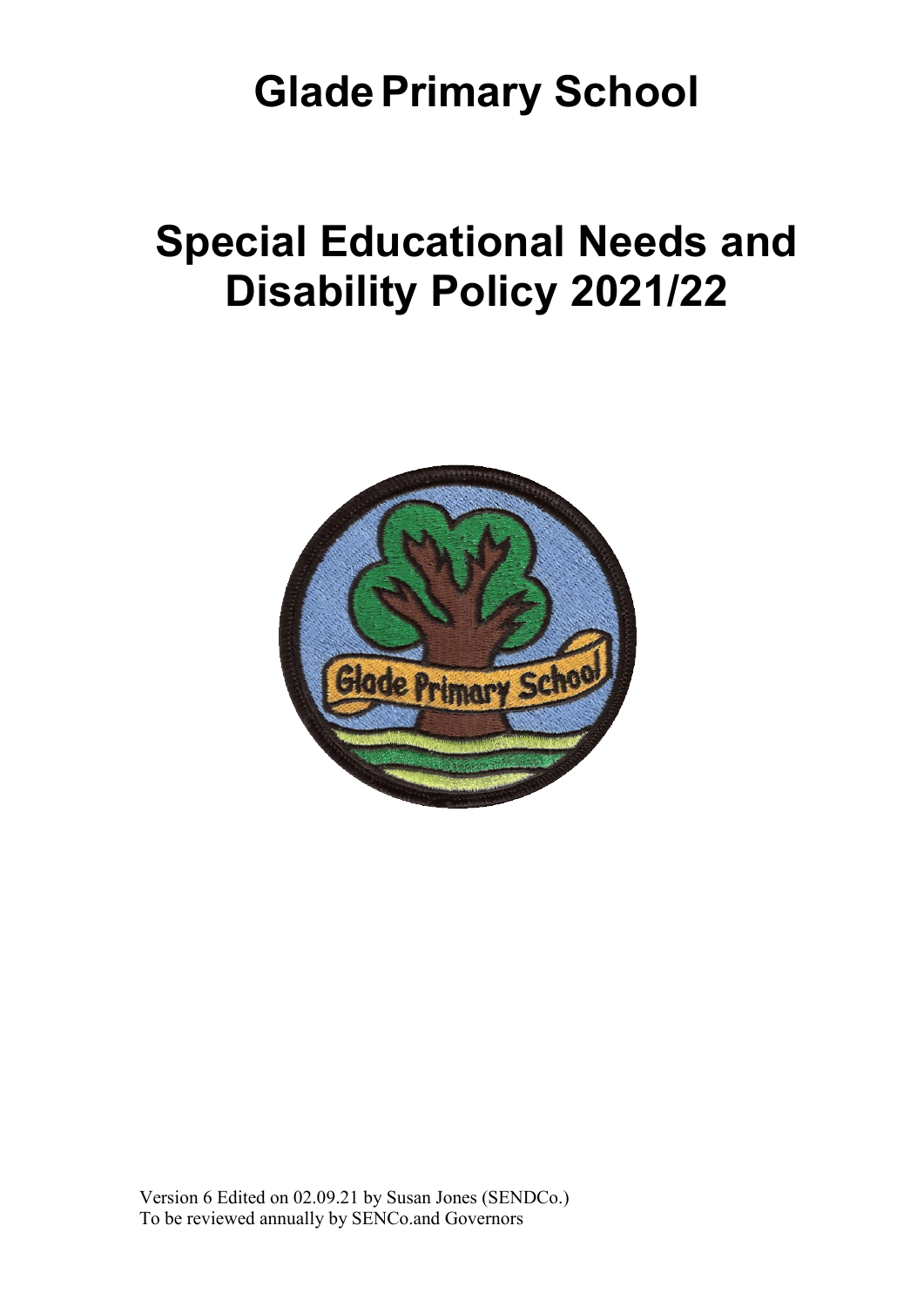

## **Glade Primary School Special Educational Needs & Disability Policy**

## **1. Introduction**

Our guiding principle at Glade Primary School is one of Inclusion. Inclusion in education aims to ensure the full participation of learners in the curriculum and in the life of the school. We aim to provide Quality First Teaching for all our pupils. This includes appropriate differentiation for individual pupils, high quality resources and effective use of additional adult support. We aim to identify and break down possible barriers to learning so that all our pupils experience success. This does not mean treating all pupils equally; it means treating all pupils as individuals and ensuring they have the required provision to achieve the best possible progress.

This SEND policy details how we ensure that the needs of all our pupils with special educational needs and disabilities are met.

When carrying out our duties towards our pupils with SEND, we have regard to the New (SEN) Code of Practice, for 0-25 years, 2014.

- **2. Principles**
- We value all children in our school equally.
- All pupils are entitled to a broad and balanced curriculum which is differentiated to meet their individual needs and abilities.
- All children are entitled to experience success.
- All children are entitled to have their particular needs recognised and addressed.
- All children should be helped to reach their full potential we have high expectations for everyone.
- Good special needs practice is good practice for all pupils.
- Additional intervention and support cannot compensate for Quality First Teaching.
- Pupils and their parents/carers know their child best and should be full partners in planning and reviewing support for their child.
- Pupils with SEND have a unique perspective on their own needs and should be central to all decision-making processes about their support.

#### **3. Aims**

- To ensure that we take the views of the child into account when planning and evaluating their SEND provision.
- To develop and maintain partnerships and high levels of engagement with parents.
- To raise the aspirations of and expectations for all pupils with SEND.
- To ensure that every child has his or her individual needs recognised and addressed through Quality First Teaching and effective additional support.
- To ensure that all pupils have equal access to a broad, balanced curriculum which is differentiated to meet individual needs and abilities.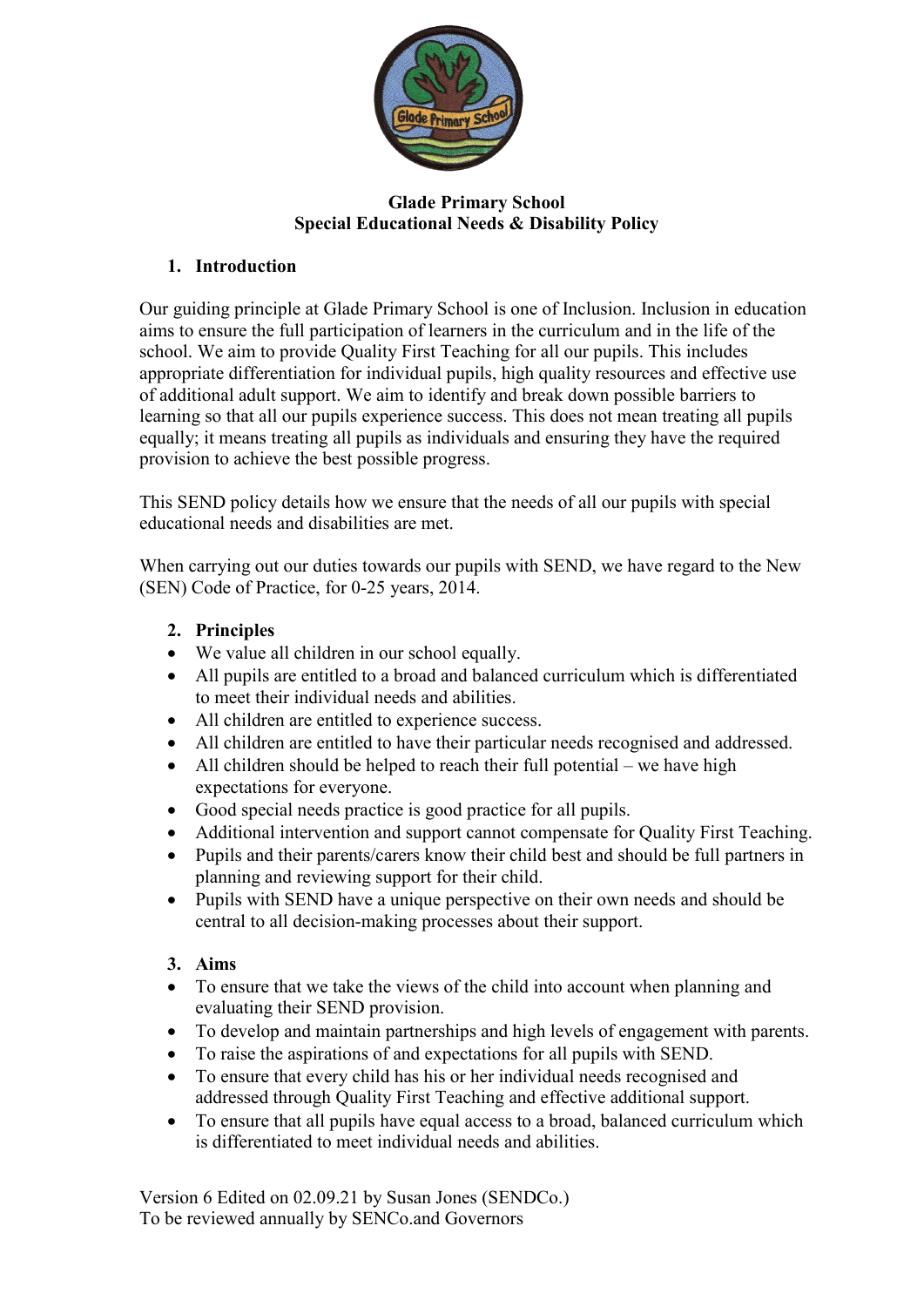• To ensure that pupils with SEND engage in all the activities of the school alongside pupils who do not have SEN.

This policy will contribute to achieving these aims by ensuring that provision for pupils with SEND is a matter for the whole school and is a part of the continuous cycle of assessment, planning and review.

## **4. Definition of special educational needs and disabilities (SEND)**

A child or young person has SEND if they have a learning difficulty or disability which calls for special educational provision or physical provision/arrangements to be made for him or her.

A child of compulsory school age or a young person has a learning difficult or disability if he or she:

- has a significantly greater difficulty in learning than the majority of others of the same age, or
- has a disability which prevents or hinders him or her from making use of educational facilities of a kind generally provided for pupils of the same age in mainstream schools or mainstream post-16 institution
- See also support for pupils with social, emotional and mental health difficulties on page 5

Children are not regarded as having a learning difficulty solely because the language of their home is different from the language in which they will be taught. The needs of these pupils are explained in our Equality policy.

#### **5. Identification and assessment of pupils with special educational needs and/or disabilities.**

The identification of SEND is built into our overall approach to monitoring the progress and development of all pupils. This allows us to identify pupils who are making less than expected progress at an early stage. Inadequate progress might be that which:

- is significantly slower than that of their peers starting at the same baseline
- fails to match or better the child's previous rate of progress
- fails to close the attainment gap between the child and their peers

We are aware that a number of factors may impact on a child's progress and attainment, including having English as an additional language, attendance and punctuality and family circumstances. Therefore, we do not immediately assume that a child has special educational needs or a disability.

The first response to inadequate progress is high quality teaching targeted at the child's areas of weakness. Most pupils will have their needs met through Quality First Teaching. This may include appropriate differentiation of learning tasks, adaptations to the curriculum and learning environment, the provision of additional practical or visual resources, and time-limited interventions. We focus on early intervention to ensure 'gaps' are targeted and intervention is put in place at the earliest opportunity.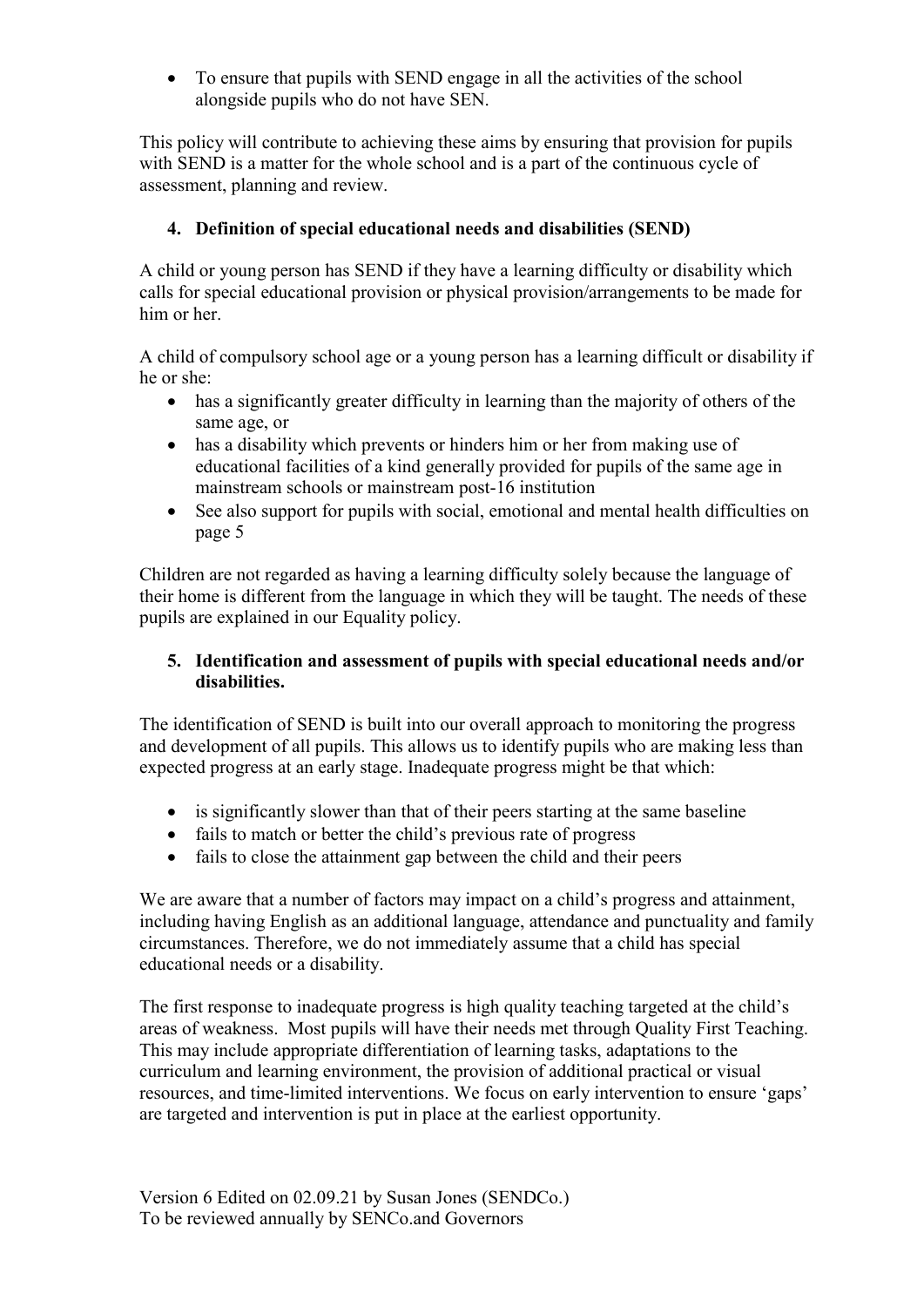Where progress continues to be less than expected, the teacher will raise the concern with the SENDCo. They will work together to assess the child's needs and look at strategies that have been used to support the child. After that additional or alternative interventions will be put in place. The child's progress will be monitored for six weeks and after this time it may be necessary to trigger a SEN Support response. Discussions will be held with the pupil and their parents/carers as soon as possible, in order to develop a good understanding of the pupil's areas of strength and difficulty, the parents' concerns, the agreed outcomes sought for the child and the next steps. Parents will be asked to give permission for their child's name to be added to the SEND register. They may also be asked to give consent for their child to be observed by the Educational Psychologist or other appropriate professional.

Special educational needs and disability can be categorised under four broad areas:

- Communication and interaction
- Cognition and learning
- Social, emotional and mental health difficulties
- Sensory and/or physical needs

We recognise that, in practice, individual children often have needs that cut across more than one of these areas and that their needs may change over time. Our purpose is not to 'label' a child, but to work out what action the school needs to take. We consider the needs of the whole child and ensure that support is focused on individual need and personal outcomes rather than classification/label.

## • **The Engagement Model**

This year, the Government have introduced a new form of assessment for pupils with the most complex needs. The creation of the Engagement Profile enables home and school to build a full picture outlining when a pupil demonstrates the highest level of engagement. This will involve careful planning and delivery of tasks set to capture a child's exploration, realisation, initiation, anticipation and persistence. These pupils will not always show progress in a linear way but by using video and photographs and additional learning logs to capture evidence, schools can clearly demonstrate their progress.

Teachers are responsible and accountable for the progress and development of all the pupils in their class, including those who have or may have SEND and who access support from teaching assistants or specialist staff.

#### **6. SEN Support**

When a pupil is identified as having SEND, we take action to remove barriers to learning and put effective special educational needs provision in place – SEN Support. Quality First Teaching remains our first response in relation to the identification of SEND, but we also ensure that the child receives high quality additional support and interventions carefully matched to their needs.

We adopt the graduated approach and four-part cycle of 'assess-plan-do-review' as recommended in the SEN Code of Practice. In successive cycles, the SEN Support received by the child is refined or revised depending on how effective it has been in achieving the agreed outcomes. Where a pupil continues to make less than expected progress, it will be necessary to create an Individual Education Plan (IEP) which involves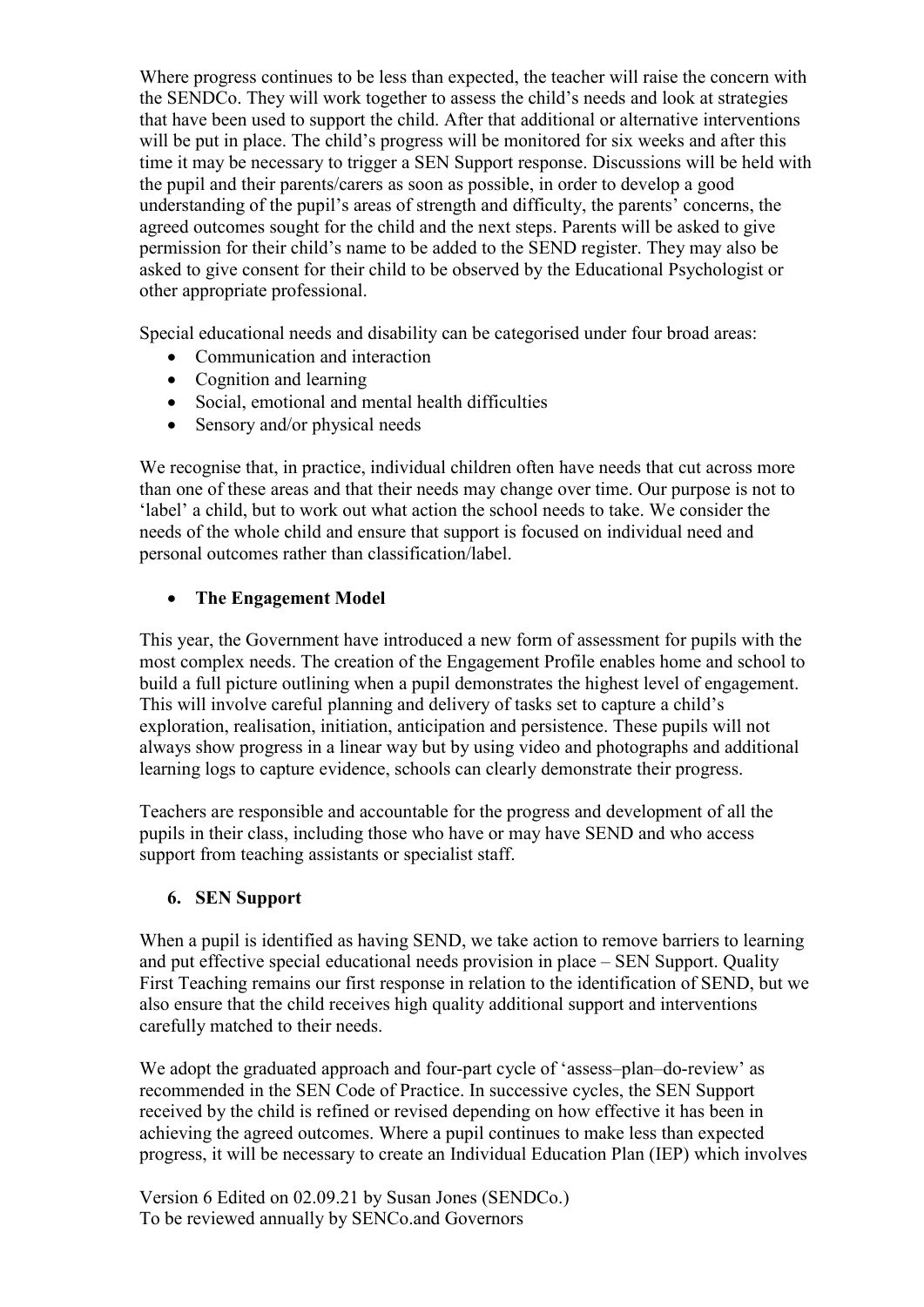setting personalised targets aimed at addressing the child's needs and raising self-esteem. These targets will be reviewed termly. Parents/carers and children will be invited to regular review meetings with the SENDCo, Class teacher and often the learning support assistant and any representatives from outside agencies that are involved with the child. Achievements will be celebrated and (new) targets will be agreed upon and the IEP will be updated.

These review meetings are child centred and designed to encourage parents/carers and their children to be involved in reviewing the learning and setting and maintaining their targets. Parents/carers input is encouraged and valued.

Following the meeting, the parents/carers will receive a copy of the child's new IEP and review notes. We work in partnership with parents/carers and encourage them to reinforce work carried out in school and to support their child to achieve his/her targets.

Some pupils will make accelerated progress and cease to require SEN Support after a period of targeted intervention and these pupils will then be removed from the school's register of SEND pupils. However, we continue to monitor the progress of such pupils closely to ensure their progress is maintained.

## **7. Education, Health and Care Plans**

A small number of children with the most complex needs may need the support of an Education, Health and Care Plan (EHC Plan) to enable them to achieve the best possible outcomes. If we believe that a child's needs require provision and resourcing over and above that which we make available to our SEND pupils from delegated funding, we will request that the Local Authority conduct an assessment of the child's education, health and care needs. We will involve the child and their parents/carers at every stage of the assessment process.

#### **8. How Glade School adapts the curriculum and learning environment for pupils with SEND**

It is the responsibility of teachers to make the appropriate adaptations to the curriculum and learning environment to enable pupils with SEND to access learning opportunities and experience success alongside their peers. Our teachers have a clear understanding of the needs of the SEND pupils in their class and know a range of strategies that can be utilised to support pupils. Our teachers gain this understanding through their own areas of expertise, inset and other types of training. They are able to draw on the expertise of the SENDCo, Outreach teachers and professionals from other external agencies for advice as needed. E.g. The SEaTSS (Special Education and Training Support Service) which has drawn together Joseph Clarke Service for the Visually Impaired, Redbridge Service for Deaf and Hearing Impaired Children, Newbridge and Hatton Outreach Services, The Early Years Advisory Service, SERC and Churchfields Language Facility.

#### **9. Additional support for learning available to pupils with SEND**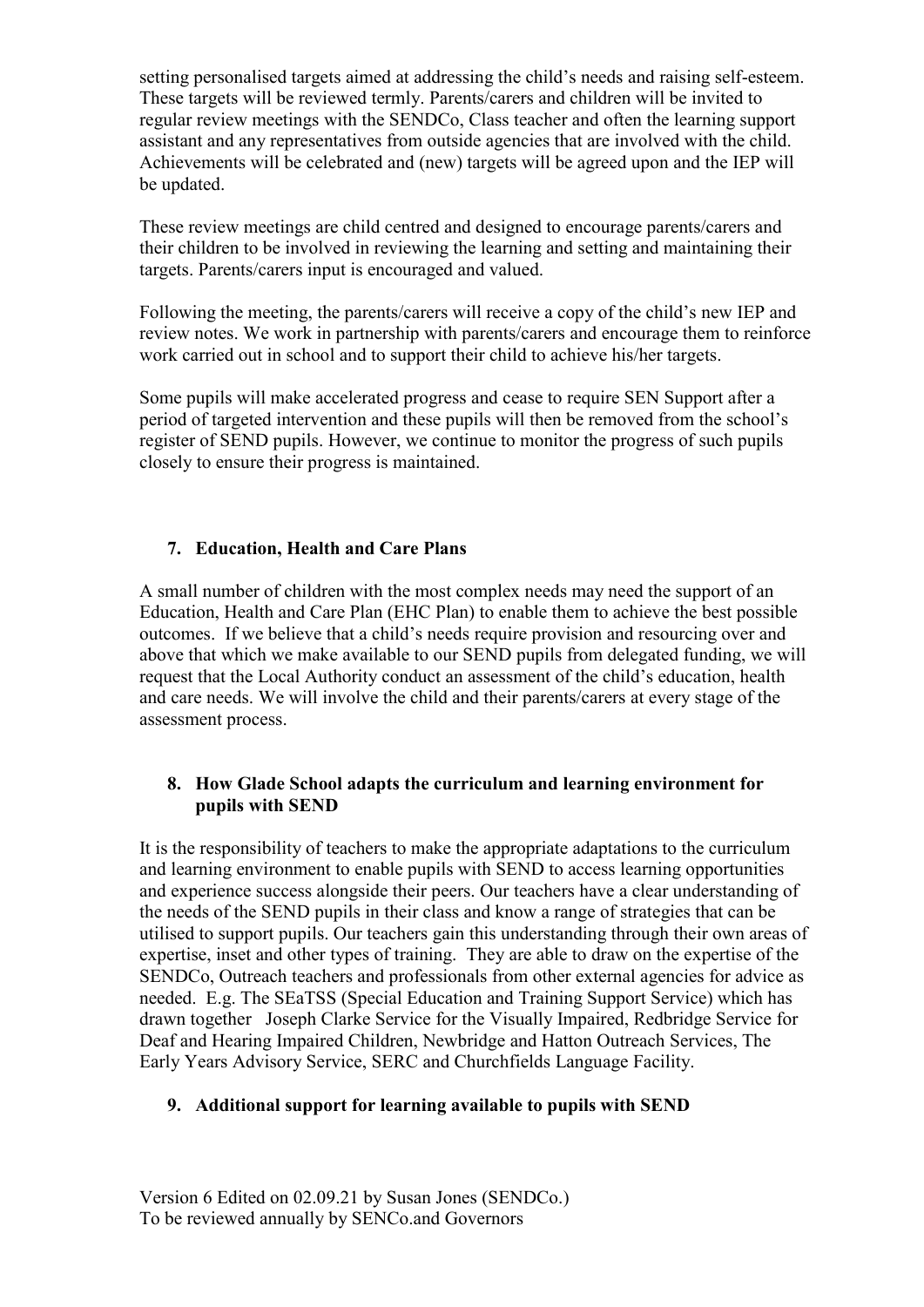The SENDCo.ensures that the school provides a range of intervention programmes to address the needs of groups of pupils and individual pupils within the school. Interventions available include:

Healthy Hands (fine and gross motor programmes) Precision Teaching Language for Thinking Rainbow Arc Colourful Semantics Box Clever Power of 1, Power of 2 (Maths) PM reading scheme Social Skills groups Wellbeing Club Play Therapy Black Sheep Narrative Lexia P.A.T. (Phonological Awareness Training) Touch Type Typing Club Lego Therapy Art Therapy ELSA Creative relaxation in the Sensory Room Personalised Programmes and interventions.

Some interventions are delivered by trained Learning Support Assistants (LSAs) under the direction of the teacher and/or the SENDCo. Other interventions are delivered by teachers. Children with an EHC Plan that mentions Speech and Language Therapy are monitored termly by a Speech and Language Therapist. Their Speech Therapy programmes are delivered by Glade staff.

Some pupils are supported in class for part of the school day with an LSA, either individually or in a small group. These pupils continue to have the same opportunities as their peers for learning in a group with the class teacher and the teacher remains responsible for their progress. LSAs understand the need to develop independence in the pupils with whom they work and support is only assigned when it is needed.

#### **10. Support for pupils with social, emotional and mental health difficulties**

Some pupils' special educational needs relate to social, emotional or mental health difficulties. Whilst some pupils display their difficulties through challenging or disruptive behaviour, other pupils may become withdrawn or isolated. These difficulties may reflect underlying mental health difficulties such as anxiety or depression. Some pupils may have disorders such as attention deficit disorder ADD), attention deficit hyperactive disorder (ADHD) or attachment disorder. We address the needs of these pupils by individual or group interventions, liaising with relevant outreach services and health professionals as appropriate. We have an allocation of hours per week from SEaTSS, as allocated by the London Borough of Redbridge. We employ the services of a school counsellor who is a qualified Play Therapist and we also employ a Learning Mentor. Both of these provide their services for half a day each week. Ten members of staff are trained as Mental Health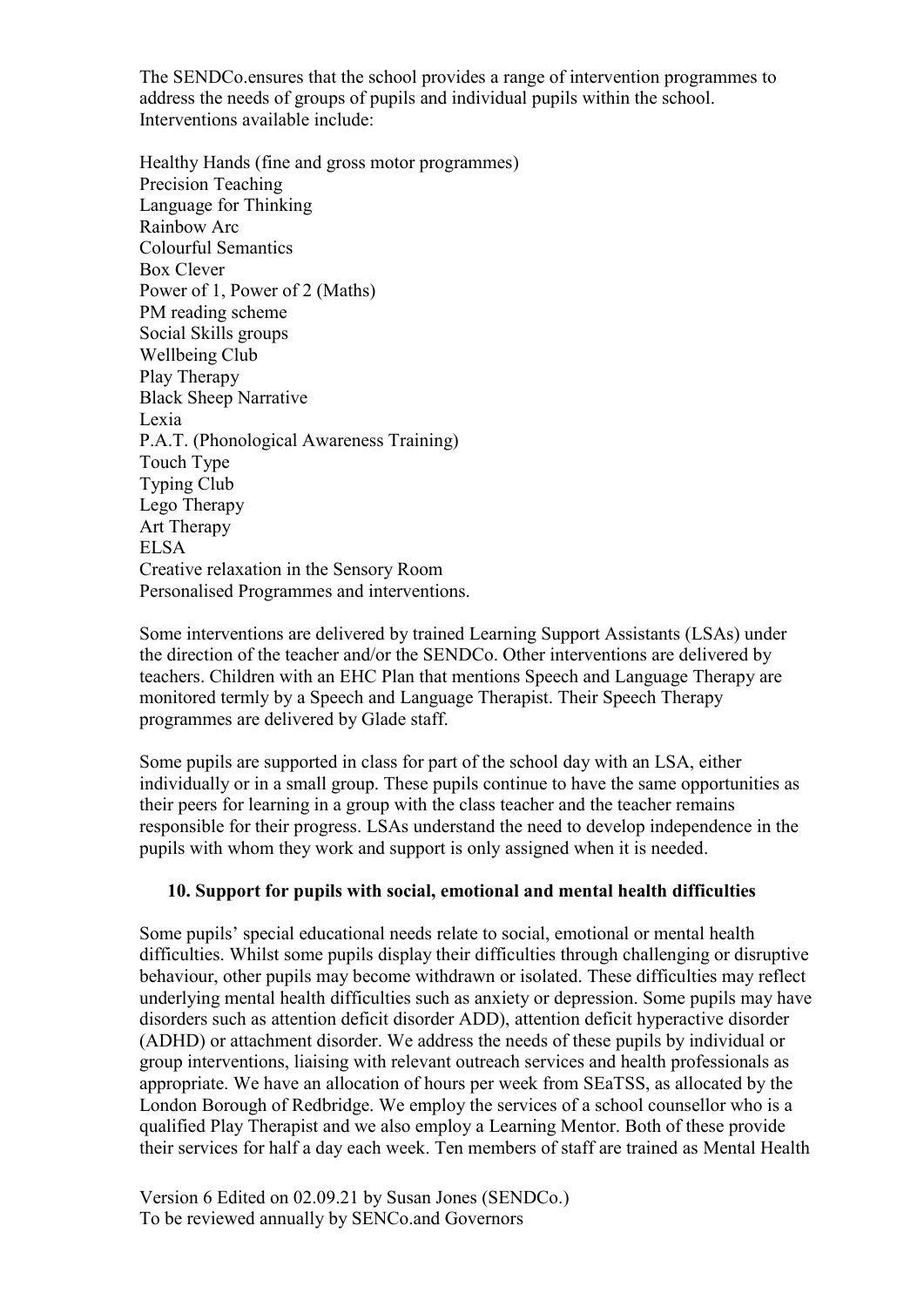First Aiders and two members of staff are trained as Emotional Literacy Support Assistants. (ELSA) The SENDCo is the designated leader for Mental Health and Wellbeing.

## **11. Specialist provision, equipment and facilities**

There are handrails at each set of stairs. Outside stairs have yellow; high visibility strips on each step. There is a ramp to the side of the school to allow access for wheelchair users. There are disabled toilets in the main school and in the Nursery. There is a lift at the front of the building to allow access for people with disabilities and a marked parking space in the car park at the back of the school.

If a child needs specialist equipment due to physical or medical needs, the SENDCo will liaise with the relevant professionals to secure the equipment needed and any training for staff required in its use. E.g. Physiotherapy, Occupational Therapy and the SEATSS Service.

## **12. How Glade School evaluates the effectiveness of its provision for pupils with SEND**

Intervention programmes are time-limited and the progress of children taking part is tracked. If there is no evidence that an intervention is effective, we will either adapt the intervention to more closely meet the child's needs or we will plan a different type of support. Our monitoring process involves:

- Target Tracker Programme
- Progress Meetings
- Tracking the progress of individual children.
- Regular review meetings with children and their parents.
- Annual review meetings for children with EHC Plans.

The success of the education offered to children with SEND will be judged against the aims of the SEND policy and will be reviewed annually by the Governing Body

#### **13. How Glade School assesses and reviews the progress of pupils with SEND**

We have robust tracking systems for monitoring the progress of all our pupils, including those with SEND. Pupil progress meetings are held regularly, attended by the class teacher, SENDCo and Assessment coordinator, at which action is planned to address any lack of progress identified.

The 'assess-plan-do-review' cycle ensures that we match provision closely to each child's needs and that we respond quickly to any evidence of inadequate progress.

The progress of pupils with SEND in relation to the objectives in their Education, Health and Care Plan are reviewed annually. A child's objectives or outcomes are broken down into smaller steps and recorded on the child's Individual Education Plan. These shorter term targets are reviewed at least termly. We involve the child and family fully in the planning and review process.

#### **14. Admissions**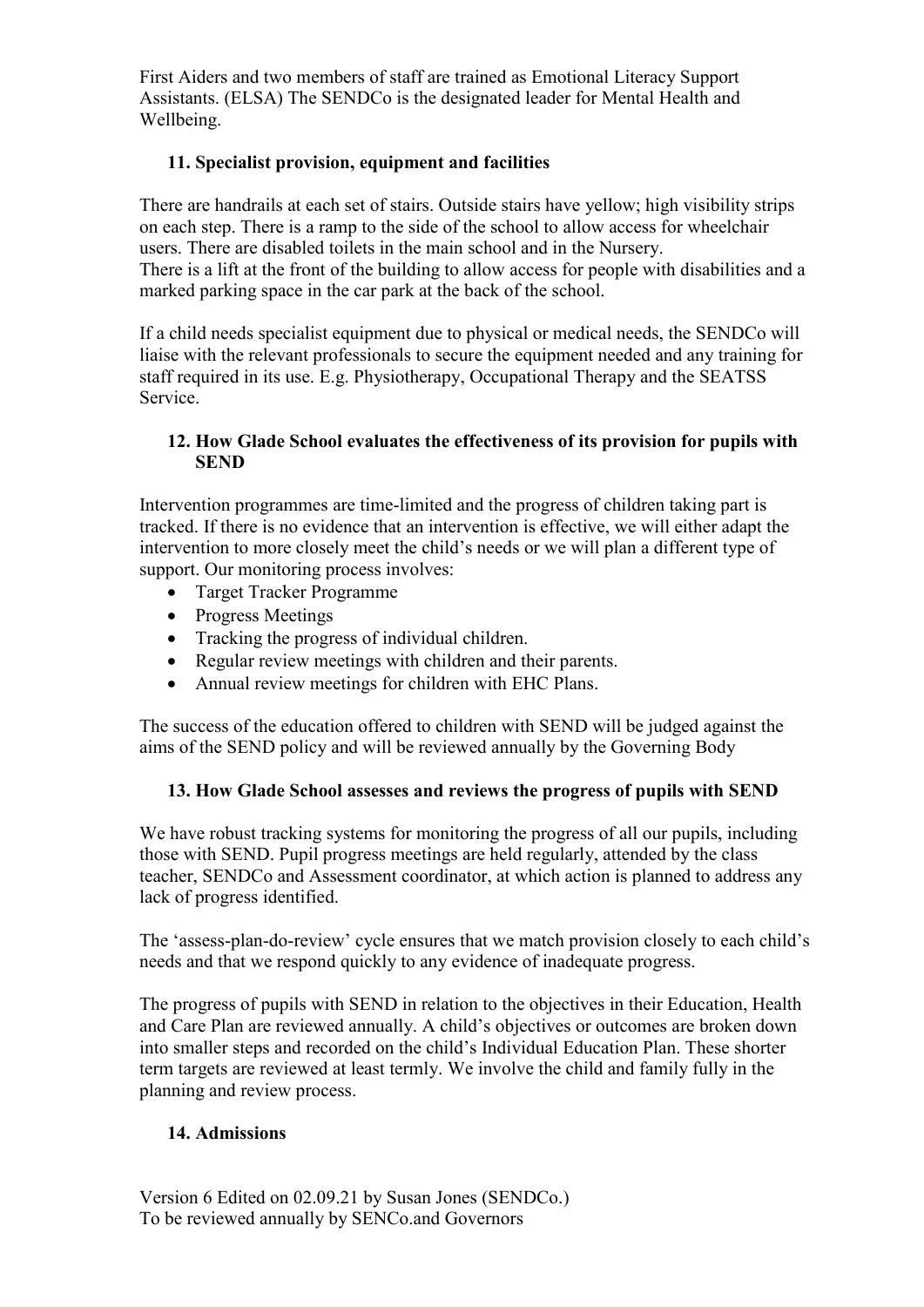Pupils with SEND are admitted to the school on the same basis as any other child. The Governing Body uses the LA admissions criteria.

## **15. Roles and responsibilities**

Provision for pupils with special educational needs and/or disabilities is a matter for the school as a whole. However, some key individuals and groups have particular areas of responsibility:

# **16. Governing Body**

- To ensure that the necessary provision is made for any pupil who has special educational needs and/or disability.
- to consult the local authority and the governing bodies of other schools when it seems to be necessary or desirable in the interests of co-ordinated special educational provision in the area as a whole
- to ensure that parents are notified of a decision by the school that SEND provision is being made for their child
- to ensure that pupils' needs are made known to all who are likely to teach them
- To ensure that teachers in the school are aware of the importance of identifying, and providing for, those pupils who have special educational needs and/or disabilities.
- to ensure that a pupil with special educational needs and/or disability joins in the activities of the school together with pupils who do not have special educational needs, so far as is reasonably practical and compatible with the child receiving the special educational provision that their learning needs call for and the efficient education of the pupils with whom they are educated and the efficient use of resources
- to review the SEND policy annually and to report annually on the allocation of available resources and the success of the policy in meeting the needs of pupils with SEND
- To appoint a member of the Governing Body to have special responsibility for SEND within the school who will meet regularly with the SENDCo and conduct visits to the school on a planned programme.

#### **17. The Headteacher**

- to manage all aspects of the school's work, including provision for pupils with SEND
- to keep the governing body fully informed
- to work closely with the school's SENDCo
- to seek out and share best practice with the LA and other schools

# **18. The Special Educational Needs Co-ordinator**

The Special Needs Co-ordinator is Mrs Jones. She is a full time member of staff and her key responsibilities include: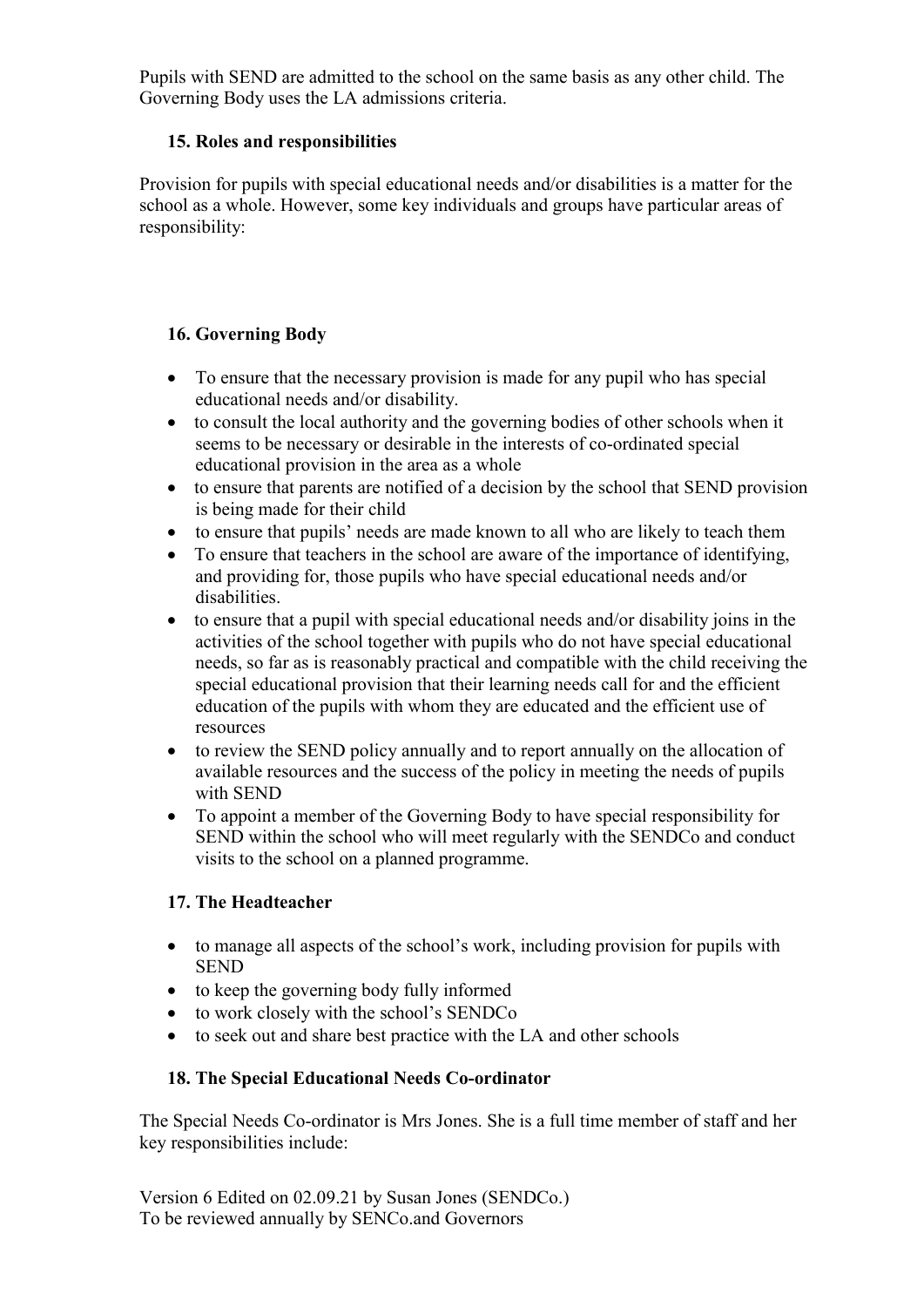- to work in collaboration with the Head teacher, school governors and staff to develop a clear strategic direction for SEND
- to oversee the day-to-day operation of the school's SEND policy
- to coordinate and develop high quality provision to meet the needs of pupils with **SEND**
- to work in partnership with parents/carers of pupils with SEND to develop and review effective support for their child
- to work with teachers to monitor the effectiveness of interventions and the progress made by pupils with SEND
- to liaise with the relevant Designated Teacher where a looked after pupil has SEND
- to advise on the deployment of the school's delegated budget and other resources to meet pupils' needs effectively
- to liaise with professionals from outside agencies, such as educational psychologists, outreach services, health and social care professionals, and independent and voluntary bodies, ensuring that appropriate referrals are made and strategies are implemented
- to liaise with other schools to ensure that pupils make smooth transitions between school placements
- to work with the Head teacher and school governors to ensure that the school meets its responsibilities under the Equality Act (2010) with regards to reasonable adjustment and access arrangements
- to promote the inclusion of pupils with SEND in the school community, ensuring they have access to the school's curriculum, facilities and extra-curricular activities
- to ensure that the records of pupils with SEND are maintained and kept up to date
- To support and advise teachers about differentiated teaching methods appropriate for individual pupils with special educational needs and disabilities.
- to coordinate the effective deployment of learning Support Assistants (LSAs), providing support and training as needed
- to contribute to the in-service professional development of staff in relation to **SEND**

# **19. Teachers**

- to provide Quality First Teaching for all the pupils in their class
- to provide for the individual needs of all their pupils, adapting their teaching and the learning environment as appropriate
- to be accountable for the progress of all their pupils, including those who receive additional support from LSAs and specialist teachers
- to work with the SENDCo to monitor the effectiveness of interventions and the progress made by pupils with SEND

#### **20. Learning Support Assistants**

- To support pupils with their learning under the direction of the class teacher and/or the SENDCo. Implementing strategies recommended by the teacher, SENDCo. or professionals from external agencies
- to develop the independence of the pupils with whom they work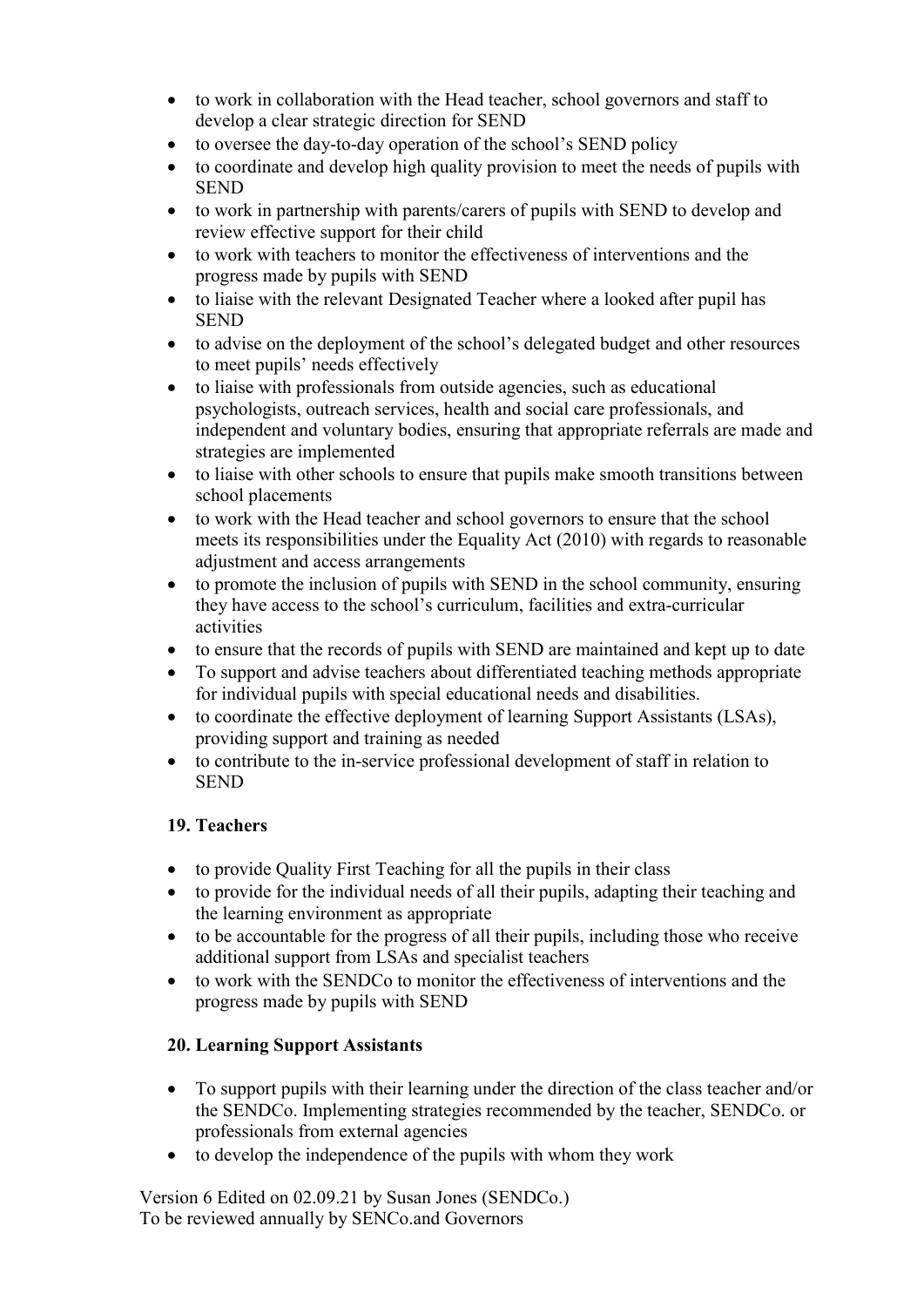• To provide feedback to the teacher and/or the SENDCo. on the progress of the pupils with whom they work to inform planning and review

At Glade Primary School the SENDCo. Is Mrs Susan Jones. The SENDCo reports directly to the Head teacher, Mrs Farzana Hussain.

There is a Lead LSA, Mrs. Denise Graham along with a team of Learning Support Assistants and a Learning Mentor, Mr Samuel Gardener, they report directly to the SENDCo. Mrs. Susan Jones

## **21. Arrangements for training and staff development**

The school makes an annual audit of training needs for all staff taking into account school priorities as well as personal professional development. The school is allocated funding from the Standards Fund each year that it may use to meet identified needs. Particular support is given to Newly Qualified Teachers and other new members of staff.

## **22. Arrangements for partnership with parents**

We recognise the importance of working in partnership with parents. Parents hold key information and have knowledge and experience to contribute to the shared view of a child's needs and the best ways of supporting them. All parents of pupils with special educational needs and/or disabilities will be treated as partners and supported to play an active and valued role in their child's education.

We will always tell parents when their child is receiving help for their special educational needs and will involve them fully in planning and reviewing any SEND provision.

A child's class teacher will work closely with parents at all stages in his/her education and if parents have concerns their first port of call should be the class teacher.

Parents of any pupil identified with SEND may contact the Parents in Partnership Service of Redbridge for independent support and advice. (RIASS)

#### **23. Pupil participation**

Pupils and young people with special educational needs and/or disabilities often have a unique knowledge of their own needs and circumstances and their own views about what sort of support they would like to help them make the most of their education. They will be encouraged to participate in the decision-making processes, including the setting and evaluation of targets. We are committed to developing more person-centred ways of working to make it easier for our pupils with SEND to express their views.

#### **24. Storing and managing information**

See Data Protection Policy which is on the Glade website.

#### **25. Links with other mainstream schools and special schools**

Advanced planning for pupils in Year 5 or for those at alternative Early Years Settings is essential to allow a smooth transition to Glade School or to secondary school. The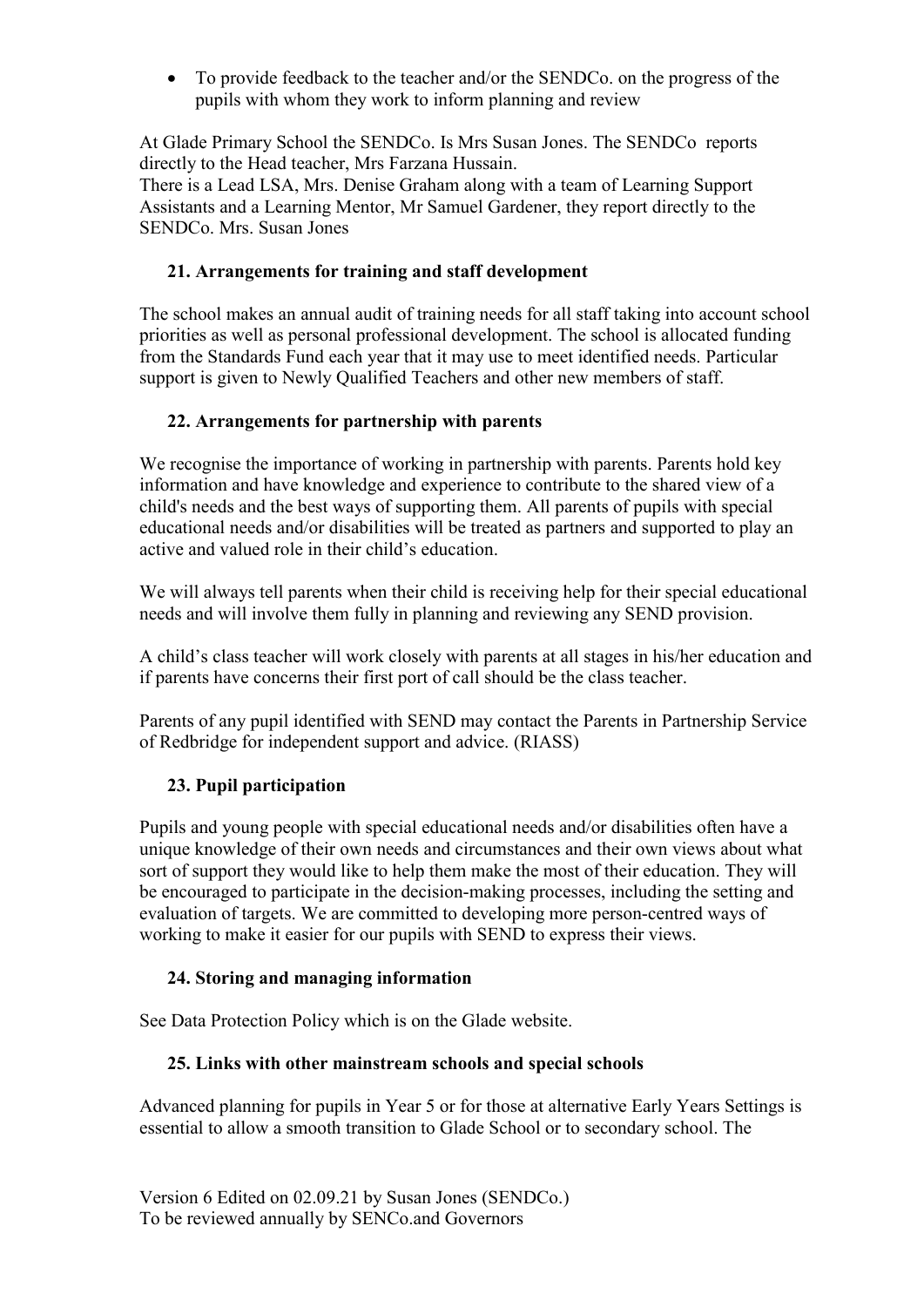SENDCo.will liaise with the SENDCo of the Secondary School or Early Years Provision to ensure that effective arrangements are in place to support pupils at the time of transfer.

When pupils move to another school their records will be transferred to the next school within 15 days of the pupil ceasing to be registered, as required under the Education (Pupil Information) Regulations 2000 and Data Protection Guidance 2018.

Glade Primary School has good links with local special schools as well as outreach services.

#### *26.* **Links with other agencies and voluntary organisations.**

External support services play an important part in helping the school identify, assess and make provision for pupils with special education needs and/or disabilities.

The school receives regular visits from the nominated Education Welfare Officer for the area**.** 

The SENDCo works closely with the Educational Psychologist assigned to the school and meets with her at the beginning of each term to plan her work in the school for the term.

Other agencies and outreach services that the school works with include:

- SEaTSS
- Speech and language therapy service
- Occupational therapy service
- Physiotherapy service
- CAMHS (Child and Adolescent Mental Health Service)
- Redbridge Child Development Centre
- Virtual School for Looked After Children
- Social Care services

In addition to this, Glade School employs a Play Therapist and Learning Mentor.

#### **27. Complaints procedures**

The schools' complaint procedure is set out in the school prospectus. Under the Children and Families Act 2014 parents may seek advice on resolving disagreements with the LA and/or the Independent Mediation Service. The school will make further information about this process available on request.

#### **28. Glade School's Local Offer**

Further information on Glade School's arrangements for supporting pupils with SEND can be found in the school's Local Offer which can be accessed via the FIND website: [http://find.redbridge.gov.uk.](http://find.redbridge.gov.uk/) Our School Local Offer forms part of the local authority's Local Offer, which is also available on this site and provides information for parents/carers on SEND services available within Redbridge and neighbouring boroughs.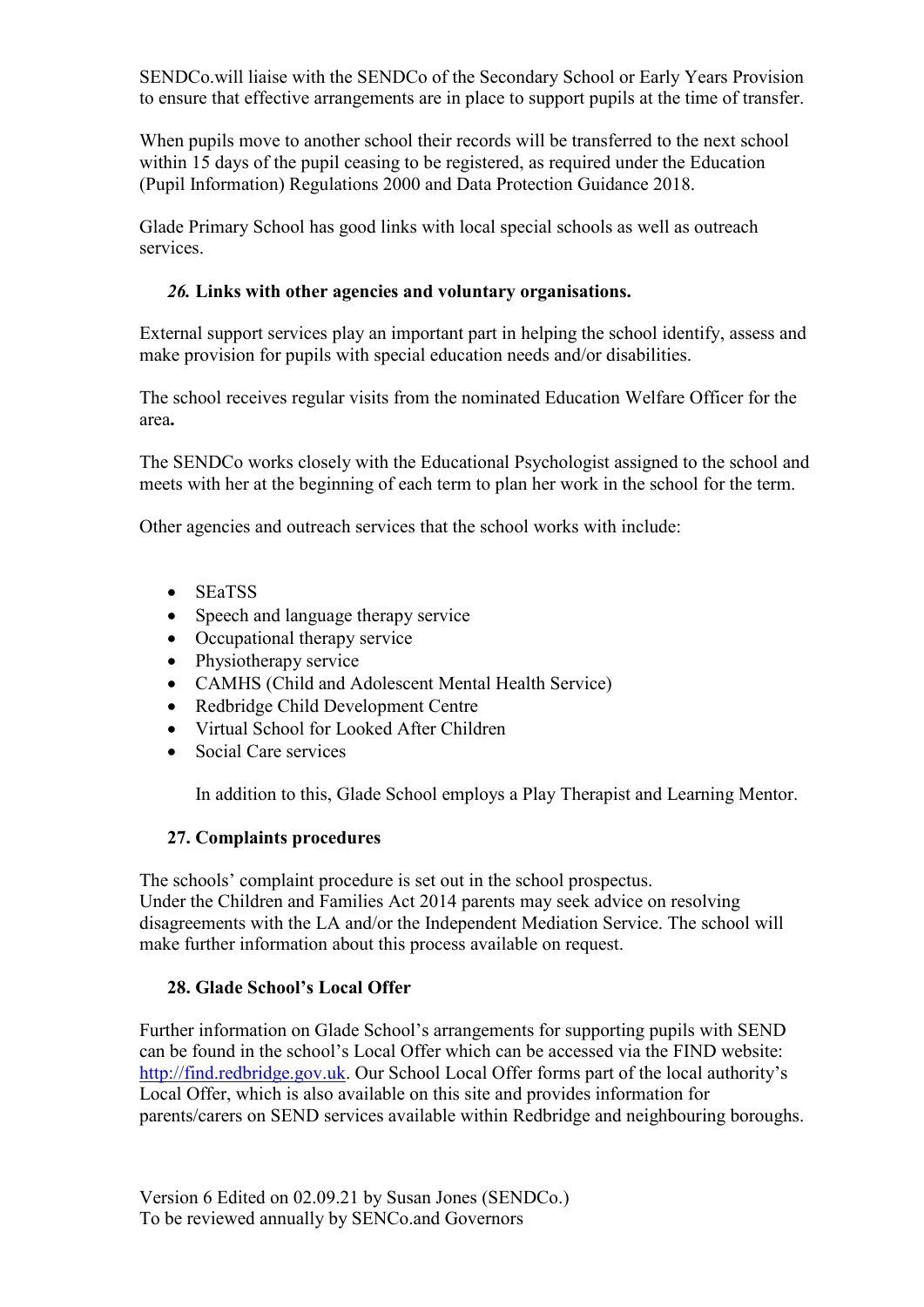**29. Legislation and guidance relevant to this policy** Children and Families Act 2014, Part 3

New (SEN) Code of Practice: 0 to 25 years 2014 Equality Act 2010 Education Act 2011

#### **30. Related school policies**

Equality Policy Accessibility Plan Health, Safety and Welfare Policy Medicines in School Policy Mental Health and Wellbeing Policy

#### **SEN Information Report**

When carrying out our duties towards our pupils with SEND, we have regard to the Special Educational Needs Code of Practice 2014. This policy conforms to the requirements for publishing the SEN Information Report as set out in chapter 6 of the SEN Code of Practice.

Further information on Glade School's arrangements for supporting pupils with SEND can also be found in the school's Local Offer which can be accessed via the FIND website **http://find.redbridge.gov.uk**. Our School Local Offer forms part of the local authority's Local offer, which is also available on this site and provides information for parents/carers on SEND services available within Redbridge and neighbouring boroughs.

#### **Additional information following the Coronavirus (Covid-19) Lockdown**

At Glade school, we are aware that on return to school in September our pupils may be experiencing a variety of emotions in response to the coronavirus (COVID-19) outbreak, such as anxiety, stress or low mood. This may particularly be the case for vulnerable children, including those with special educational needs, a social worker or young carers. It is important for us to contextualise these feelings as normal responses to an abnormal situation. Some may need support to re-adjust to school; others may have enjoyed being at home and be reluctant to return; a few may be showing signs of more severe anxiety or depression. Others will not be experiencing any challenges and will be keen and ready to return to school.

## **Reintegration to school after a long absence due to illness, shielding or school closure (e.g. Pandemic)**

We understand that re-integration back in to school and/or transition to a new class or school is going to be made even more challenging following the current situation. Furthermore, we know that children's reactions to returning to school will vary greatly and some children will need much more additional support. As such, our aim is to plan